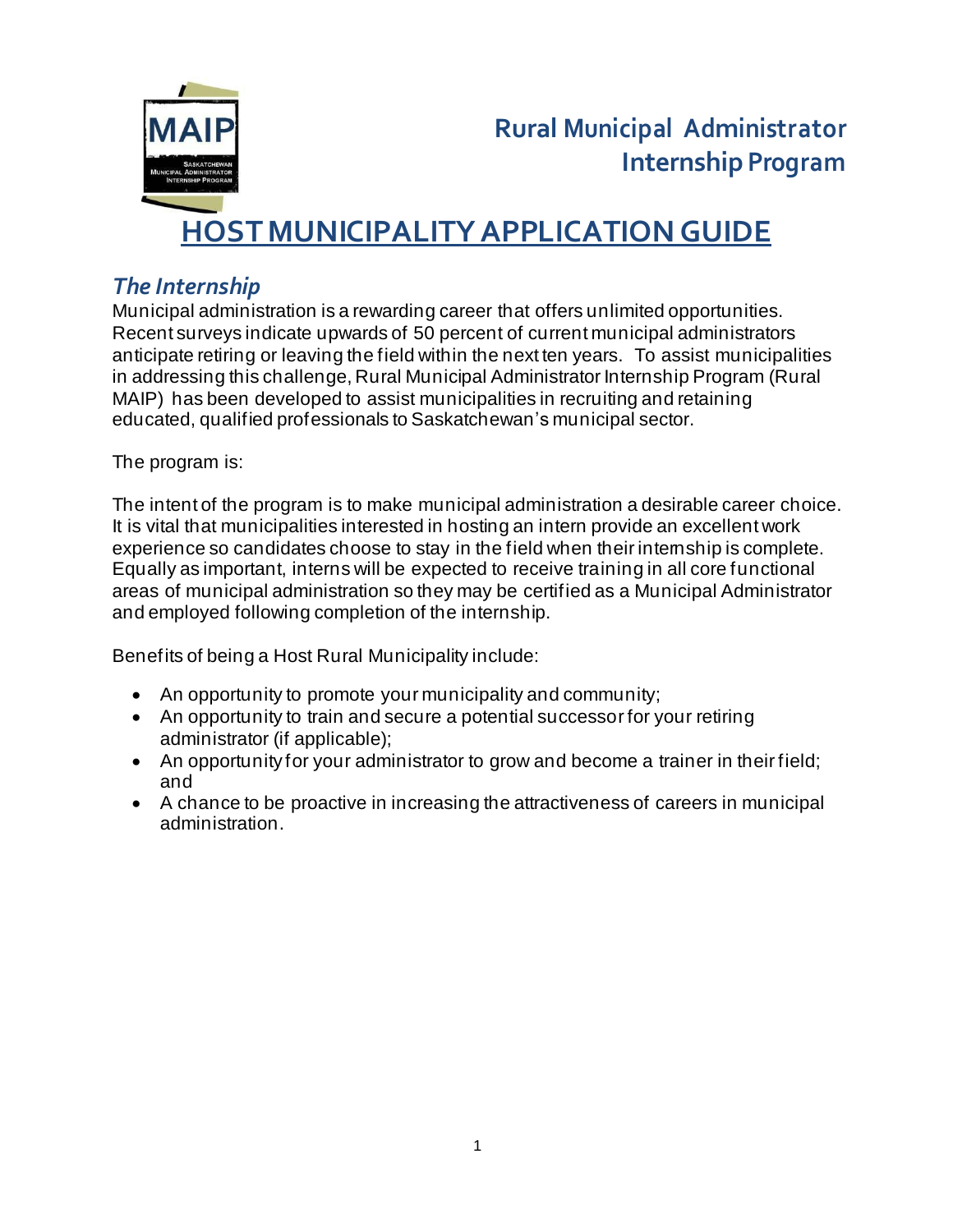Participation in this program will require unanimous support of council. A supervising administrator will be expected to dedicate a significant amount of time to ensure interns receive proper training.

### *Selection Criteria*

Your rural municipality **MUST** meet the following minimum eligibility criteria to be considered for a host position:

- $\Box$  Be open full-time business hours;
- $\Box$  Have existing strong council/administrator relationship;
- $\Box$  Have financial and resource commitment (in-kind and actual) from council;
- $\Box$  Provide a copy of the signed application form showing council's unanimous support to authorize the municipality's participation in Rural MAIP;
- $\Box$  Have sufficient space and infrastructure for intern;
- $\Box$  Meet training requirements as specified in the program teaching quide;

*Note: Interns will be considered an employee of the municipality and will be subject to all applicable wage deductions. Municipalities must follow applicable legislation and regulations according to labour standards, occupational health and safety, and provide a harassment and discrimination free workplace.* 

In addition, your municipal administrator (intern supervisor) **MUST** meet the following criteria:

- □ Must hold Rural Class A Certificate of Qualification from the Rural Board of Examiners, and have five or more years' experience as a municipal administrator;
- □ Must be a member in good standing with the Rural Municipal Administrators' Association (RMAA);
- $\Box$  Must have attended or agree to attend the 4 hour train-the-trainer program offered by SARM each May/June (date/location TBA in April);
- $\Box$  Must dedicate a minimum of 24 hours per week of in-person supervision as well as be available by phone and/or email to ensure the intern's proper training to meet the certification requirements of the Rural Board of Examiners; and
- $\Box$  May attend convention and training seminars with intern.

If your municipality does not meet the above criteria, you may join with a neighboring municipality to participate in the program. Please contact program staff if this is an option you would like to pursue.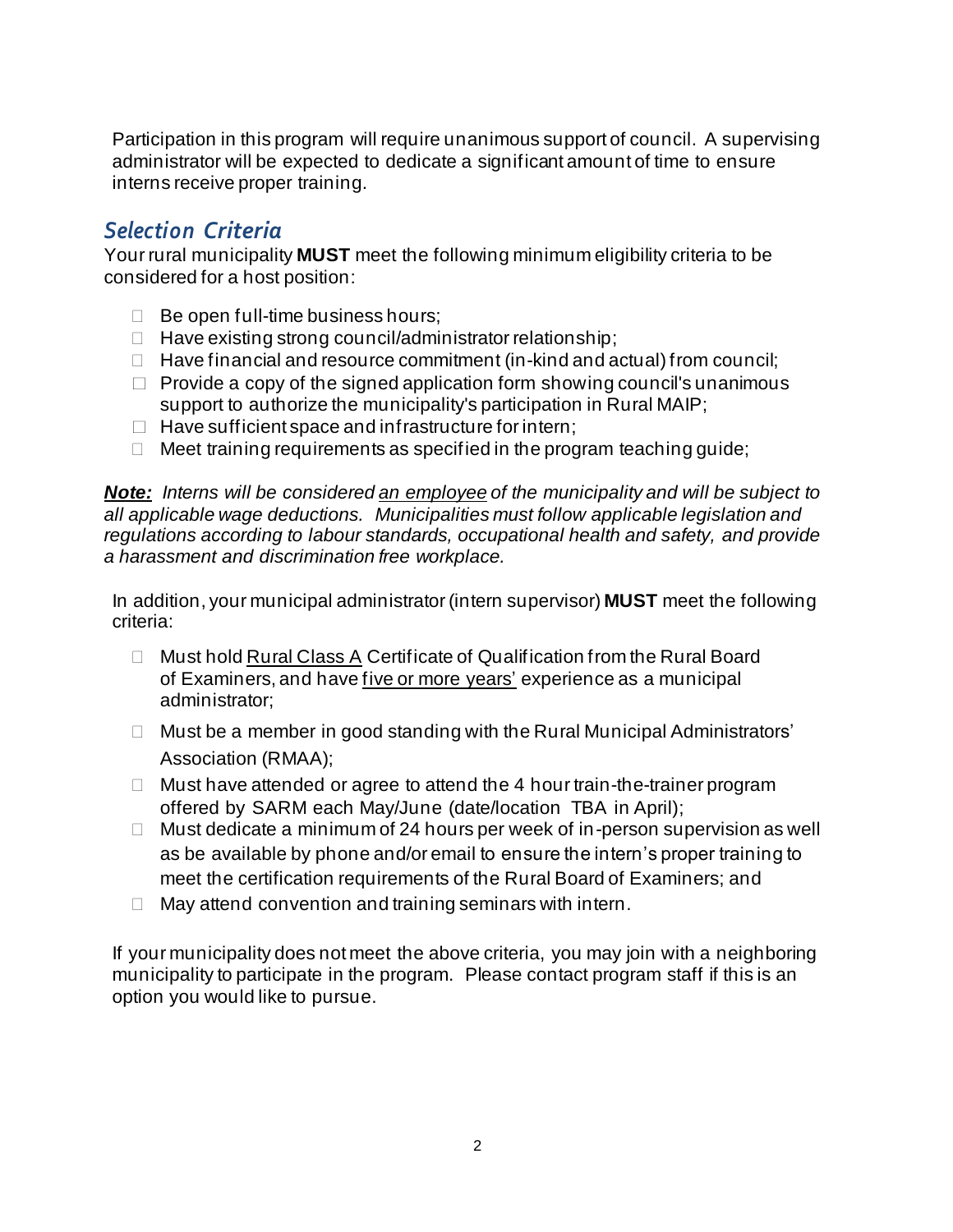### *Financial and Time Commitment*

Rural MAIP is a cost-sharing program. It is important that municipalities are aware of their cost commitment for the duration of the internship placement and of the in-kind commitments associated with training an intern.

Municipalities will be required to hire their intern as an employee for the placement, provide a minimum salary of \$36,000 (cost-shared by grant from SARM), and sufficient working conditions. They may also be required to provide resources for their intern to attend the SARM Annual Convention, the RMAA Annual convention and any applicable training throughout the 52-week placement.

In-kind commitments may include a significant amount of your administrator's time ensuring interns receive proper training, andsupervisors may be expected to participate in internship program workshops/seminars.

Approximate financial commitments are listed below:

#### **Rural MAIP Cost Analysis – Intern Salary at \$36,000**

| <b>Financial Contribution for Salary</b>                             | \$22,360                 |
|----------------------------------------------------------------------|--------------------------|
| $$36,000 + MERC^* =$<br><b>Salary Cost</b><br><b>Grant from SARM</b> | \$42,360<br>$-$ \$20,000 |

*\*MERC is mand atory employer related costs, such as EI, CPP, etc.*

Other financial costs may be required throughout the year for training, travel, etc., as indicated above.

### *Application Process*

- $\Box$  Applications are accepted on an ongoing basis.
- $\Box$  If an RM has already selected an intern they would like to work with:
	- o Please submit your host application below and have the potential intern submit an intern application - see link: http://sarm.ca/programs/sarm-programs/maip.
- $\Box$  If an RM is still seeking a suitable intern:
	- o Please contact the SARM to see if there are any Rural MAIP Intern applications on file that the RM may want to consider.
	- o The application forms of any potential Interns Rural MAIP has received will be shared with potential host RMs to consider.
	- o RMs can then contact potential interns they are interested in interviewing for an internship in their RM.
	- $\circ$  Once the RM has selected an intern to work with please submit your host application and have the intern submit an intern application.
- $\Box$  All applications will be evaluated by a committee consisting of officials from SARM and the RMAA. Once approval is received from the committee a funding agreement is created with the RM.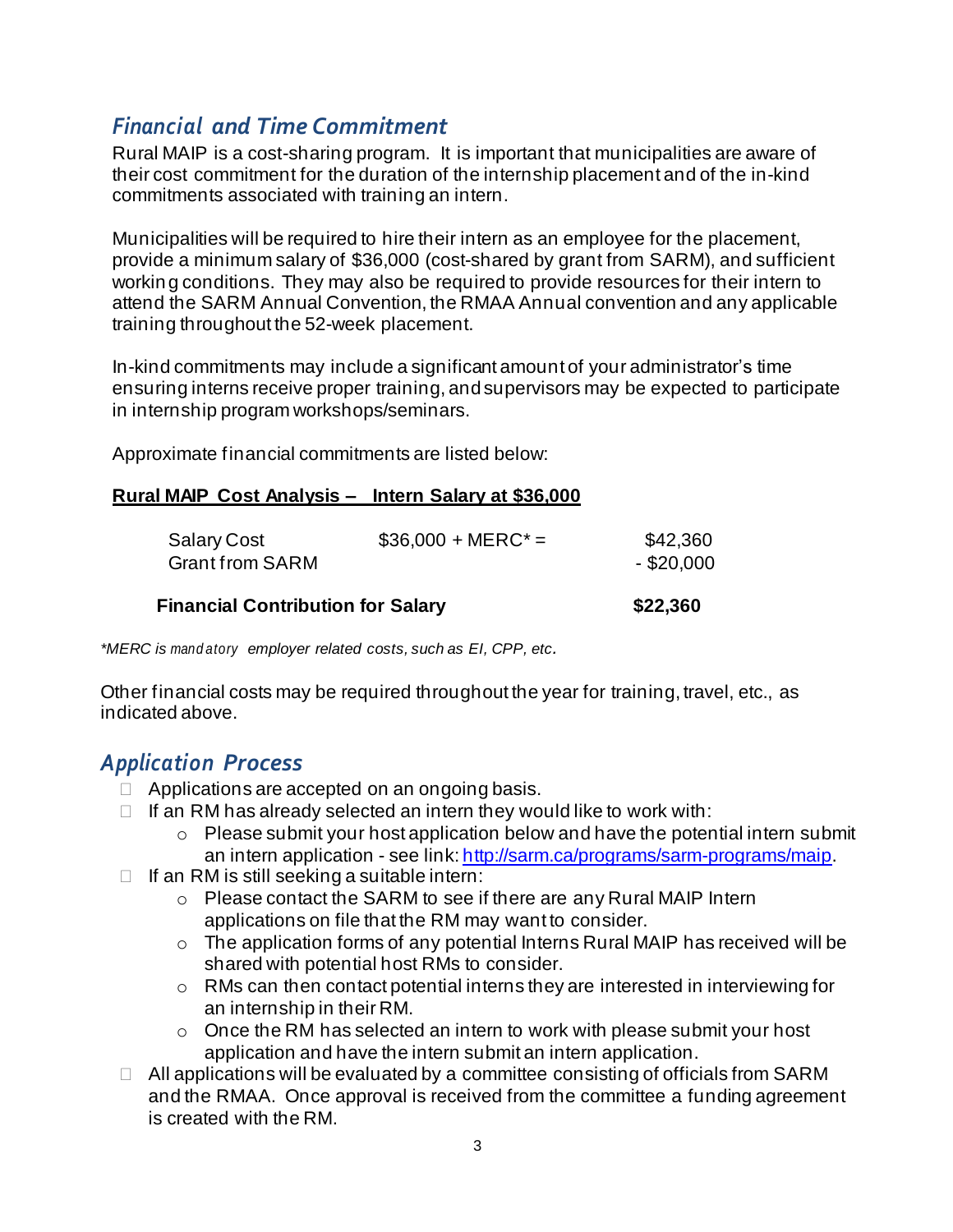## *Municipal Administrator Internship Program HOST MUNICIPALITY APPLICATIONFORM*

#### *Please include this document with your application package.*

To apply to be a host municipality, complete the following as part of your application package. You may provide additional information that may increase an intern's interest in your municipality, such as accommodation or recreation information.

*Note: Incomplete packages may not be considered.*

### *Information to include in application package:*

- Contact information;
- $\Box$  Answers to questions 1 to 11 below, including documentation of your administrator's qualifications (question 8) and an accommodation plan for the intern (question 9); and
- $\Box$  Council and administrator's signatures in area provided below.

### *Contact Information*

Name of Municipality:

Name of Supervising Administrator:

Address:

Telephone:

Email:

### *Questions for HostMunicipalities*

Please provide the following information:

- 1. Why is your municipality interested in hosting an intern? Explain why you think your municipality could offer a positive experience.
- 2. What do you think your intern's expectations of their placement will be?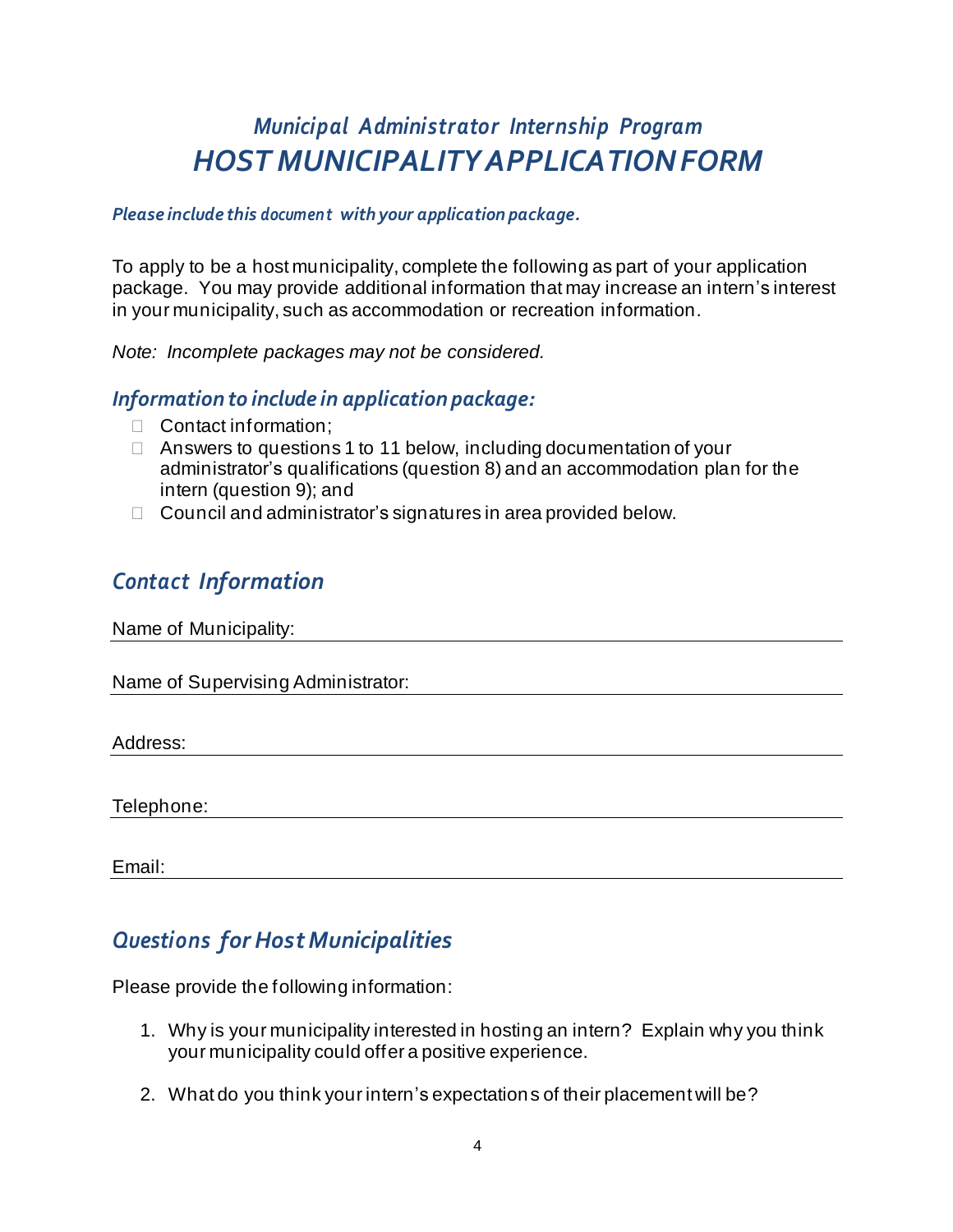- 3. What do you expect an intern to contribute to your municipality?
- 4. How will you ensure your municipality meets both the intern's and municipality's goals of the placement?
- 5. Interns will be expected to gain work experience in a wide variety of functional areas municipal administrators are responsible for. In what functional area(s) does your municipality:
	- a. Spend the majority of its time (likely your municipality's and administrator's greatest strengths)?
	- b. Have a shortage or lack of activity in (areas not particularly relevant to your municipality)?
- 6. How will your municipality ensure your intern receives training/experience in the required functional areas you have identified in number 5, that your municipality might not be able to provide (i.e. arrange training in a neighbouring municipality)?
- 7. Part of the Rural Municipal Administrator Internship Program's goal is to allow interns to gain enough experience so upon completion of their placements, they are ready to enter the field fully certified. Is your municipality willing to accommodate your intern's potential commitment required to attend the necessary training/seminars to ensure their certification upon completion of the program?
- 8. Is your supervising RM Administrator able to provide the minimum 24 hours/week of in-person supervision that is required plus additional support via phone and/or email? (Please **provide a copy of certificate(s) demonstrating your administrator's advanced certification**).
- 9. Please provide a description of the working space available to accommodate an intem in your office (photographs are also welcome).
- 10.Will your municipality consider hosting an intern willing to relocate from other parts of the province?
- 11.Does your municipality have a specific intern candidate they would like to work with.
	- If so please provide their name: \_\_\_\_\_\_\_\_\_\_\_\_\_\_\_\_\_\_\_\_\_\_\_\_\_\_ and;
	- Anticipated internship start date:  $\frac{1}{2}$  /  $\frac{1}{2}$  /  $\frac{1}{2}$  /  $\frac{1}{2}$  /  $\frac{1}{2}$ Day / Month / Year